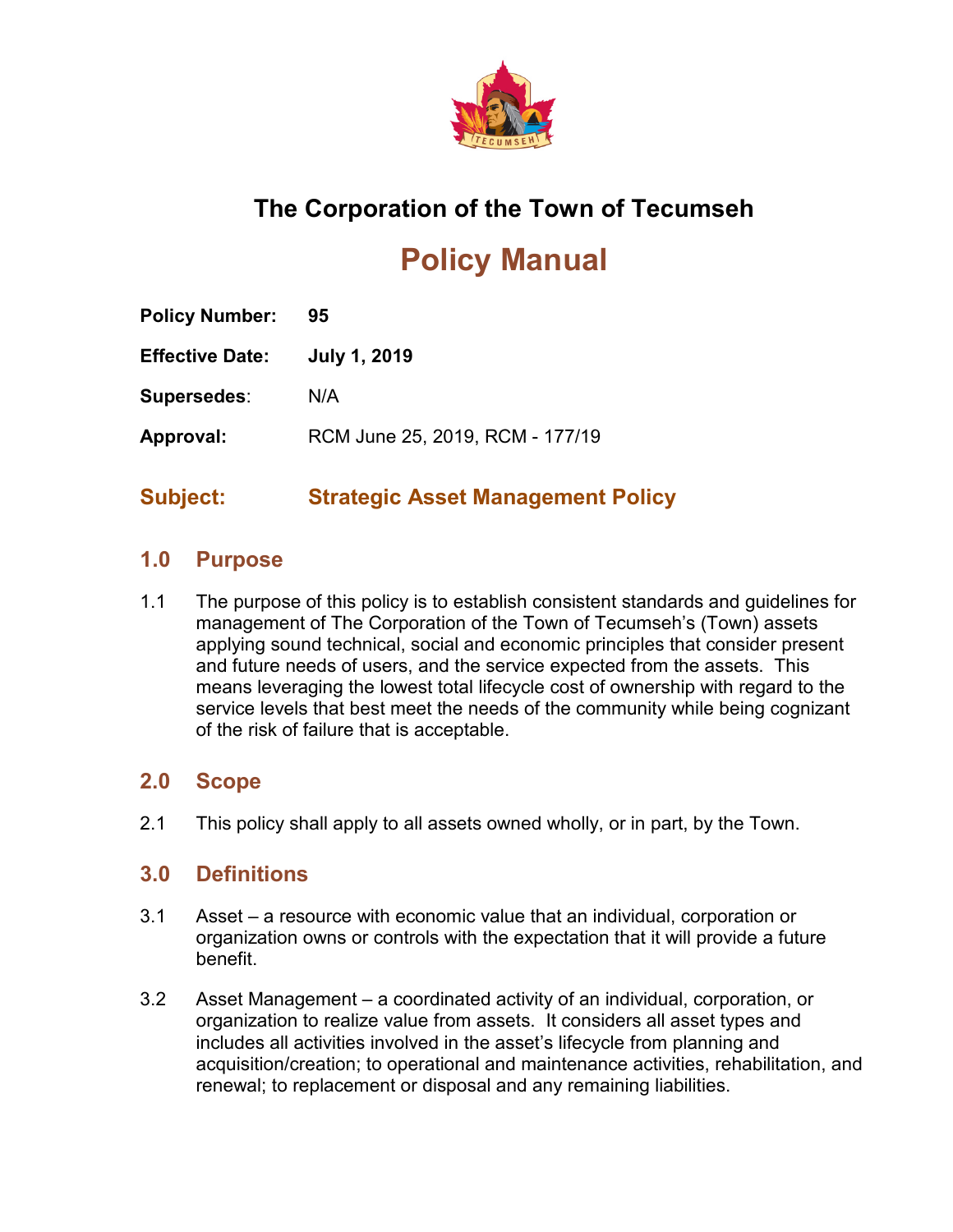- 3.3 Asset Management Plan (AMP) a long-range, holistic planning tool for the care of existing and new infrastructure assets. An AMP will guide investment decisions to maximize benefits, manage risk and provide satisfactory levels of service to the public in a financially sustainable manner.
- 3.4 Asset Management Program the people, processes, tools and other resources involved in the delivery of asset management.

# **4.0 Procedure**

#### **4.1 Strategic Alignment**

- 4.1.1 Council and senior management will review this policy and incorporate it into the asset management planning approach that fosters the integration of municipal documents such as:
	- Corporate Strategic Plan
	- Operating and Capital Budgets
	- Official Plan
	- Master Plans

#### **4.2 Capitalization Thresholds**

- 4.2.1 The Town's Strategic Asset Management Policy applies to all assets whose role in service delivery requires deliberate management by the Town. The cost of owning the asset over its service life is the basis for short and long-term financial planning.
- 4.2.2 This is in contrast to the Town's Tangible Capital Asset Accounting Policy (Policy No. 83) capitalization thresholds; where determining whether to capitalize or expense an expenditure is based on the asset type and original purchase cost.

#### **4.3 Budgeting**

4.3.1 The AMP and progress made on the plan will be considered annually in the development of the Town's five-year capital plans, operating budgets and long-term financial plans.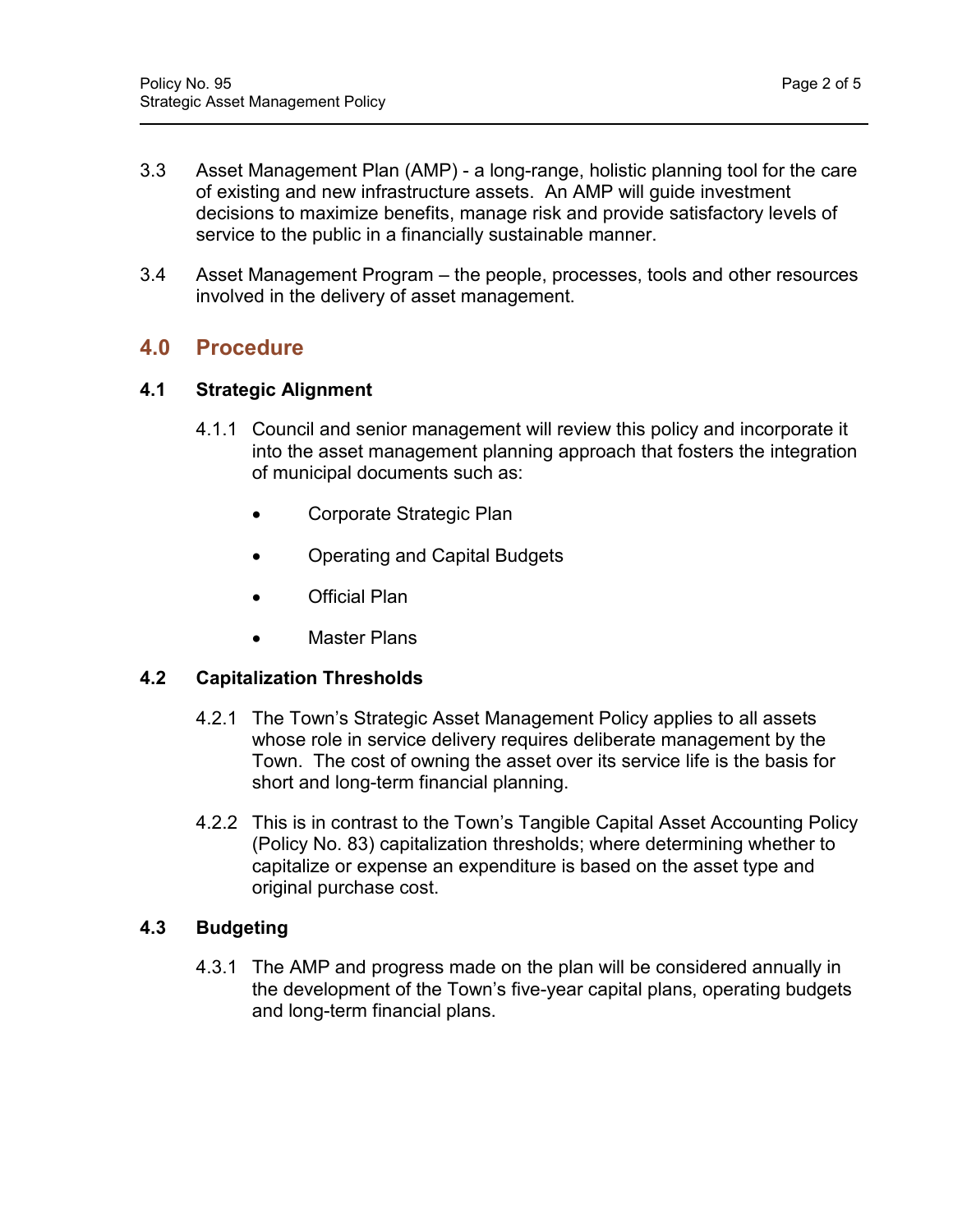- 4.3.2 Service area personnel will reference the AMP for their area in order to look up forecasted spending needs identified in the plan, verify progress made on the plan to identify potential gaps, and prioritize spending needs, across the gap identified in the plan and recent developments, for the year to be budgeted for.
- 4.3.3 Finance staff will be involved in the asset management planning process to facilitate the bridge between:
	- The financial strategy developed in the AMP;
	- The budget submissions of each service area; and
	- The overall budgeting process they ultimately oversee.

#### **4.4 Climate Change**

4.4.1 Climate change will be considered as part of the Town's risk management approach embedded in local asset management planning methods. This approach will balance the potential cost of vulnerabilities to climate change impacts and other risks with the cost of reducing these vulnerabilities. The balance will be struck in the levels of service delivered through operations, maintenance schedules, disaster response plans, contingency funding, and capital investments. The Town's contribution to climate change through greenhouse gas emissions will be mitigated in accordance with its local reduction targets, financial capacity, and stakeholder support.

#### **4.5 Stakeholder Engagement**

4.5.1 The Town will provide opportunities for residents and other stakeholders served by the municipality to provide input in asset management planning, and coordinate asset management planning with other infrastructure asset owning agencies such as municipal bodies and regulated entities.

# **5.0 Responsibility**

## **5.1 Council:**

- 5.1.1 Approve the Asset Management Policy and direction of the Asset Management Program through its approval of the Town's AMP
- 5.1.2 Maintain adequate organizational capacity to support the core practices of the asset management program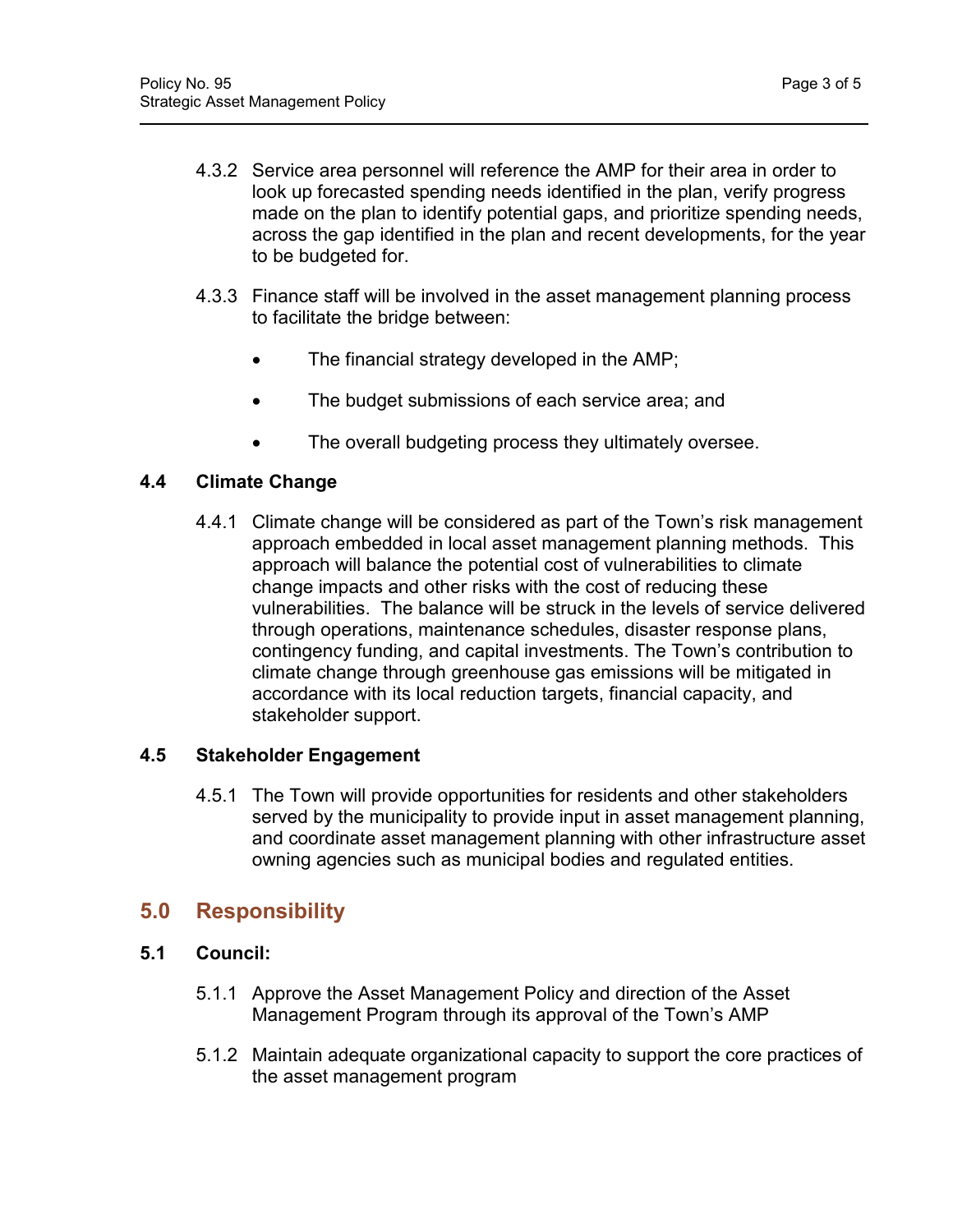5.1.4 Approve capital and operating budgets delivered by staff

#### **5.2 Senior Management:**

- 5.2.1 Development of policy and policy updates
- 5.2.2 Provide corporate oversight to goals and directions and ensure the Asset Management Program aligns with the Town's strategic plan
- 5.2.3 Ensure that adequate resources are available to implement and maintain core Asset Management practices
- 5.2.4 Develop and monitor levels of service and make recommendations to **Council**
- 5.2.5 Track, analyze and report on the Asset Management Program's progress and results
- 5.2.6 Provide organization-wide leadership in asset management practices and concepts

#### **5.3 Departmental Staff:**

- 5.3.1 Participate in implementation tasks to carry-out asset management activities
- 5.3.2 Implement and maintain defined capital asset levels of service
- 5.3.3 Manage budgets based on lifecycle activities and financial management strategies

# **6.0 Guiding Principles**

- 6.1 The Town will consider and incorporate, whenever possible, the following guiding principles as established in the Infrastructure for Jobs and Prosperity Act, 2015:
	- 6.1.1 Forward looking a long-term view while considering demographic and economic trends.
	- 6.1.2 Budgeting and planning take into account any applicable budgets or fiscal plans, such as fiscal plans released under the Fiscal Transparency and Accountability Act, 2004 and Budgets adopted under Part VII of the Municipal Act, 2001.